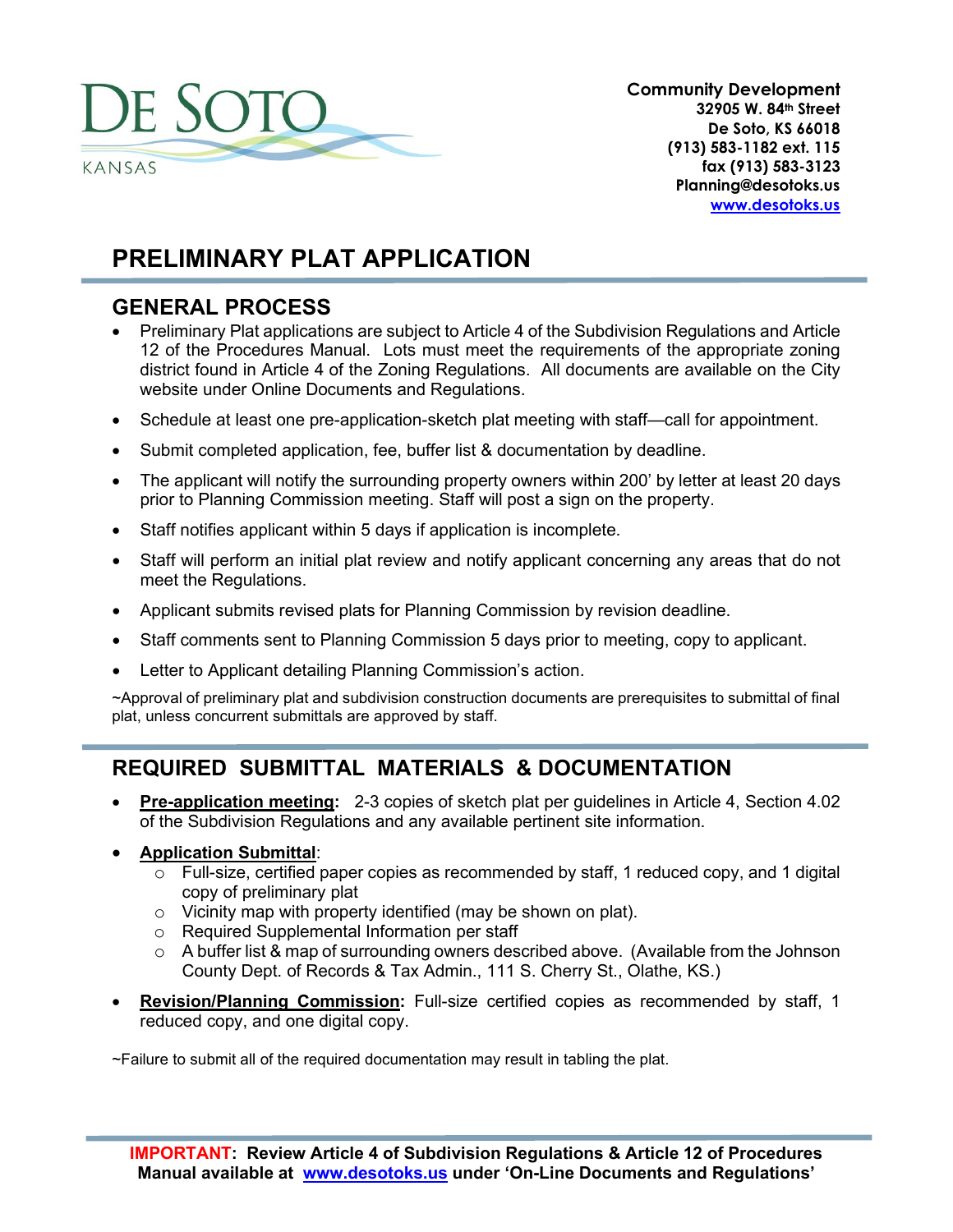### **APPLICATION REVIEW SCHEDULE**

Meetings are at 7:00 p.m. at City Hall.

Check Planning Review Calendar on the City website for specific dates. <http://www.desotoks.us/PDF%20Files/planningcal.pdf>

| <b>Application</b><br>Submittal<br><b>Deadline</b>         | Publication /<br><b>Notification</b><br>Date                      | <b>Revision</b><br><b>Submittal</b><br><b>Deadline</b>                           | Planning<br>Commission                  |
|------------------------------------------------------------|-------------------------------------------------------------------|----------------------------------------------------------------------------------|-----------------------------------------|
| 4 weeks<br>before the<br>Planning<br>Commission<br>Meeting | 20 Days<br><b>Before the</b><br>Planning<br>Commission<br>Meeting | 2 <sup>nd</sup> Monday<br><b>Before the</b><br>Planning<br>Commission<br>Meeting | 4 <sup>th</sup> Tuesday of<br>the month |

## **APPLICATION FEES**

| $$500.00 + $5/$ lot |
|---------------------|
| $$600.00 + $4/lot$  |
| $$600.00 + $3/$ lot |
| $$600.00 + $2$ /lot |
| $$600.00 + $1/lot$  |
|                     |

**Please keep these first two pages for future reference.**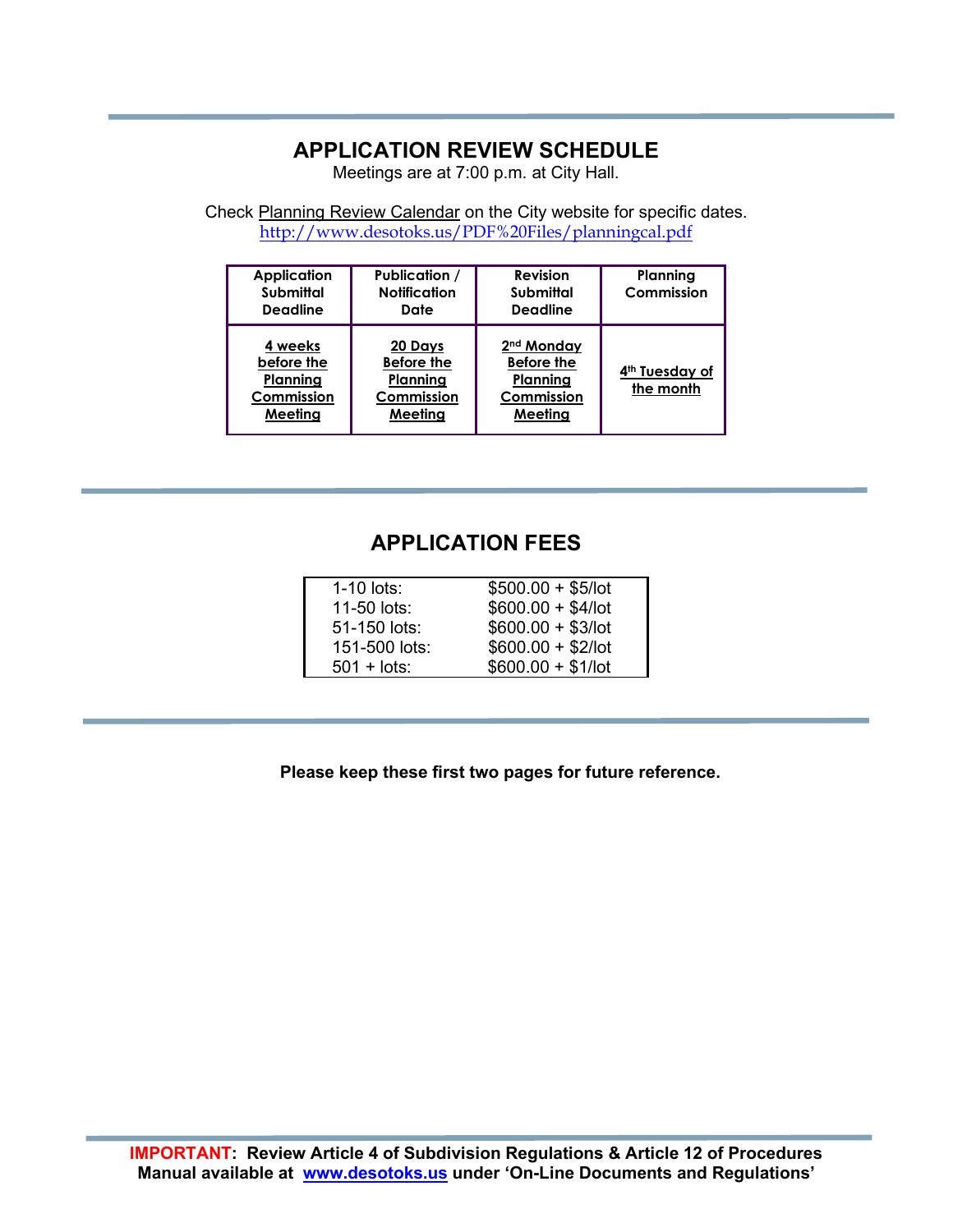## **PRELIMINARY PLAT CHECKLIST**

City of De Soto Planning Department P.O. Box C, 32905 W. 84th Street De Soto, KS 66018 (913) 583-1182 ext. 115 Date Filed: Fax: (913) 583-3123 Date of Meeting

#### **Return Form to: For Office Use Only**

| Subdivision Name.∶ |  |
|--------------------|--|
| Filing Fee:        |  |
| Deposit:           |  |
| –                  |  |

|                                       | Fax:_____________________________ |
|---------------------------------------|-----------------------------------|
| Address: ____________________________ |                                   |
|                                       |                                   |
| Address:_____________________________ |                                   |
| E-mail: __________________            | Fax:______________                |
|                                       | Phone: <u>______________</u>      |
| Address:____________________________  |                                   |
|                                       | Fax: __________________________   |

#### **Instructions:**

The following checklist is to be completed by the Applicant and Verified by Planning staff (items followed by an asterisk (\*) are to be verified by the City Engineer) and shall accompany the Preliminary Plat when it is submitted to the Planning Commission. If the answer to any of the questions is "No", the Applicant shall provide a written explanation to accompany this checklist.

| ı. |    | Was a sketch plat meeting held with staff?                                                    | date | <u>Yes</u> | No |
|----|----|-----------------------------------------------------------------------------------------------|------|------------|----|
|    | А. | Was a sketch plat drawing submitted for review by staff?                                      |      |            |    |
|    | В. | Did City staff issue a sub-division determination notice?                                     |      |            |    |
|    |    | Was a pre-application meeting held with staff?                                                | date |            |    |
| Ш. |    | Does the Preliminary Plat show the following information?                                     |      |            |    |
|    | А. | Scale of the Plat is 1"=100' or larger.                                                       |      |            |    |
|    | В. | Name of the proposed subdivision.                                                             |      |            |    |
|    | C. | Location of boundary lines and reference to section or quarter-section lines.                 |      |            |    |
|    | D. | Legal description, complete with Section, Township, Range, principal<br>meridian, and county. |      |            |    |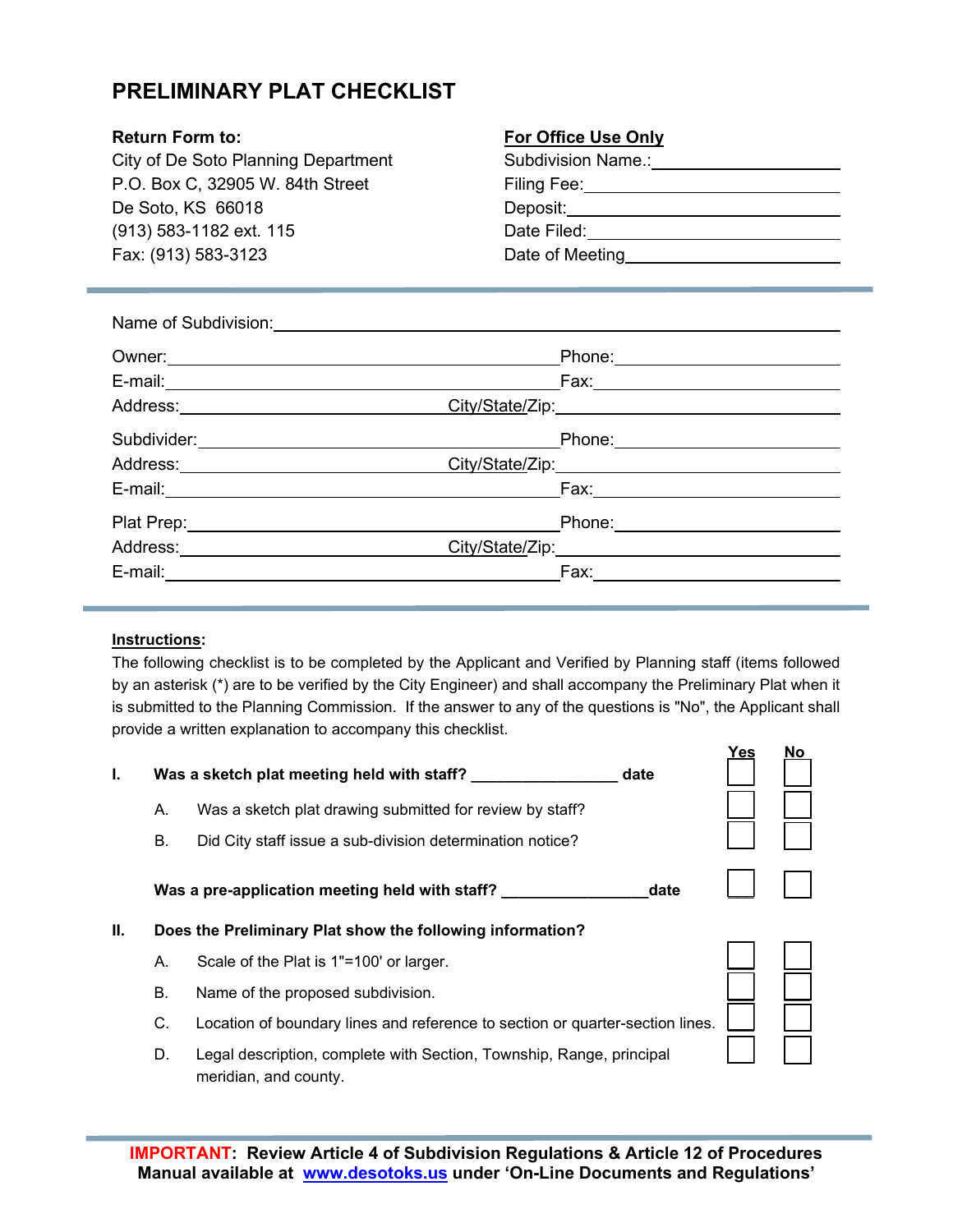|    |                                                                                                                                                                                                                             | Yes | No |
|----|-----------------------------------------------------------------------------------------------------------------------------------------------------------------------------------------------------------------------------|-----|----|
| Е. | Name, address and phone number of owner(s).                                                                                                                                                                                 |     |    |
| F. | Name, address and phone number of developers(s).                                                                                                                                                                            |     |    |
| G. | Name, address and phone number of subdivider(s).                                                                                                                                                                            |     |    |
| Η. | Name, address and phone number of planner, engineer, landscape<br>architect, or surveyor who prepared the Preliminary Plat.                                                                                                 |     |    |
| I. | Date of preparation, north arrow and graphic scale.                                                                                                                                                                         |     |    |
| J. | Current zoning classification and proposed use of the area<br>being platted.                                                                                                                                                |     |    |
| Κ. | Location, width & name of platted streets or other public ways, railroad<br>rights-of-way, utility easements, parks and other public open spaces<br>and permanent buildings within or adjacent to the proposed subdivision. |     |    |
| L. | Location of existing sewers, water mains, gas mains, culverts or other<br>underground installations within or adjacent to the proposed subdivision<br>with pipe size, manholes, grades, and location.                       |     |    |
| М. | Names of adjacent subdivisions together with arrangement of streets and<br>lots and owners of adjacent parcels or un-subdivided land.                                                                                       |     |    |
| N. | Topography at contour intervals of not more than two (2) feet referred to<br>U.S.G.S. or City datum, with spot elevations where the ground is<br>too flat for contours                                                      |     |    |
| O. | Location of water courses, bridges, wooded areas, lakes, ravines and<br>other significant physical features.                                                                                                                |     |    |
| Р. | Soil types and locations for all areas proposed to be developed without<br>public sanitary sewer.                                                                                                                           |     |    |
| Q. | Vicinity map showing streets within 500 feet of the subdivision at a<br>scale of $1" = 1,000'$ or larger.                                                                                                                   |     |    |
| R. | Arrangement of lots and their approximate sizes. (Lots with on-site<br>waste systems must contain 1 net acre)                                                                                                               |     |    |
| S. | Proposed phasing lines.                                                                                                                                                                                                     |     |    |
| Τ. | Location and width of proposed streets, alleys, pedestrian ways and<br>easements.                                                                                                                                           |     |    |
| U. | General plan of sewage disposal, water supply, and drainage, including a<br>map showing the drainage area of each major drainage way.*                                                                                      |     |    |
| V. | Location and size of proposed parks, playgrounds, churches, school<br>sites, or other special uses of land to be considered for reservation<br>or dedication for public use.                                                |     |    |
| W. | General street layout of adjacent property within 200 feet showing how<br>streets and other public facilities in the subdivision relate to adjacent<br>property.                                                            |     |    |